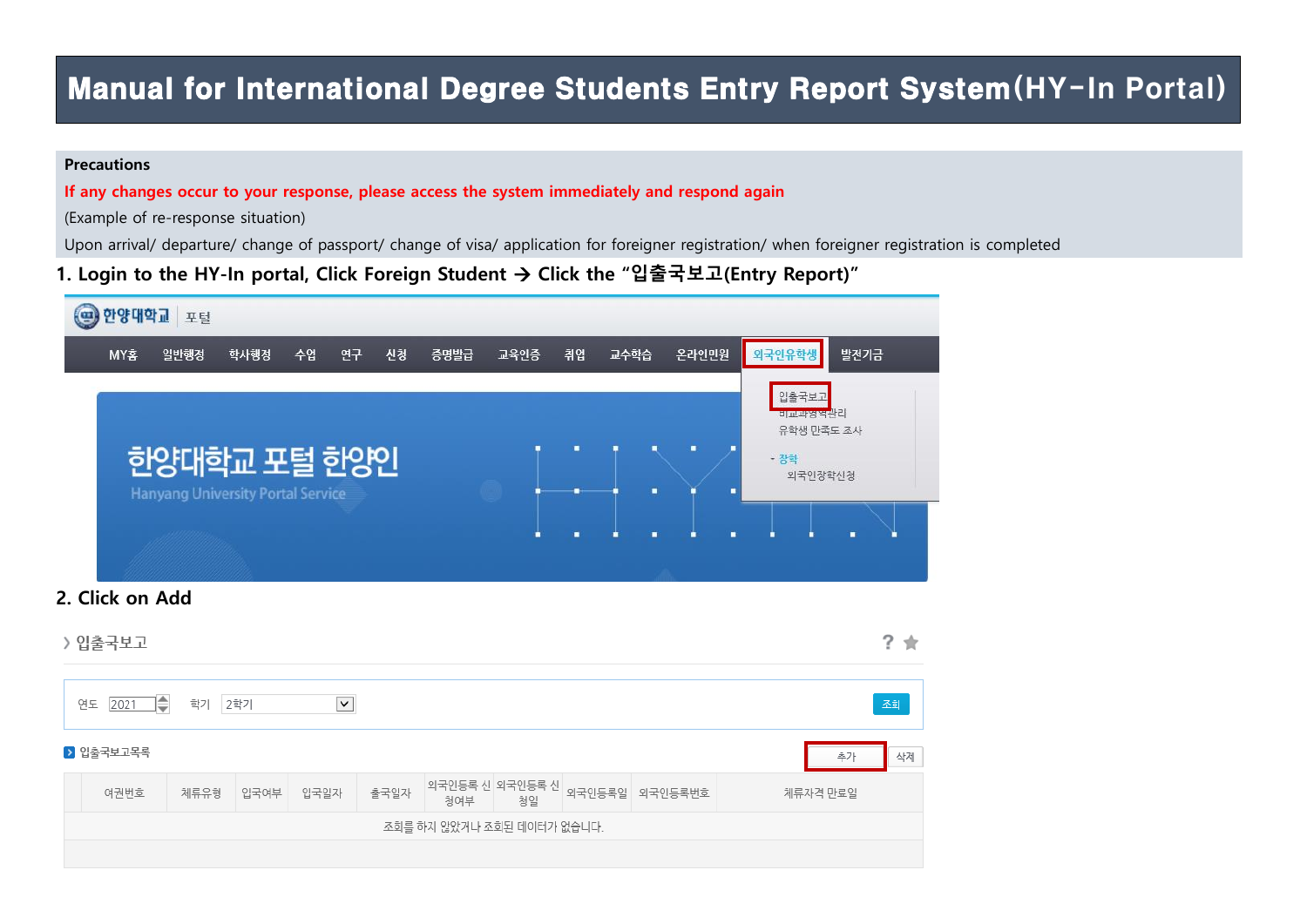| Add                                                    |                                |                       |                                                                        |  |
|--------------------------------------------------------|--------------------------------|-----------------------|------------------------------------------------------------------------|--|
| Passport No.                                           |                                | Passport Upload       | File                                                                   |  |
| Visa Type                                              | $\vert \textbf{v} \vert$<br>선택 | Visa Documents Upload | File                                                                   |  |
| Entry Status                                           | SELECT <sup>V</sup>            |                       |                                                                        |  |
| Entry Date                                             |                                | Proof of Entry Upload | File                                                                   |  |
| Departure Date                                         |                                |                       |                                                                        |  |
| Foreign Resident<br>Registration<br>Application Status | 선택<br>$\checkmark$             |                       |                                                                        |  |
| Foreign Resident<br>Registration<br>Application Date   |                                | RC Application        | File                                                                   |  |
| RC Issuance Date                                       |                                | Document Upload       | * (Residence Card or Certificate of Application for<br>Permit of Stay) |  |
| RC No.                                                 |                                |                       |                                                                        |  |
| RC Expiration Date                                     |                                |                       |                                                                        |  |

3. Enter Information [Please upload file in either jpg/png/pdf type. Refer to sample files below]

- 1) [Passport No.]: Enter a valid passport number
- 2) [Passport Upload]: Upload the copy of your passport that contains your picture
- 3) [Visa Type]: Choose your current visa status. Please write down your visa type if you choosed other(기타), ex. F-4, H-2 etc.) If you are taking remote class abroad, please select "해외원격수업"
- 4) [Visa Documents Upload]: Upload either 1. Scanned copy front & back of foreign residence card or 2. Visa Grant Notice
	- ※ Students who do not have a Korean Visa such as a Korean Citizenship Holder, ones taking remote classes oversea must upload any random file.
- 5) [Entry Status]: Korea Entry Status
- 6) [Proof of Entry Upload]: ※ Only for those who chose YES at the Entry Status
- 1. Immigration Appointment Receipt, 2. Immigration Certificate of Application for Permit of Stay, 3. Scanned copy of front & back of Foreign Residence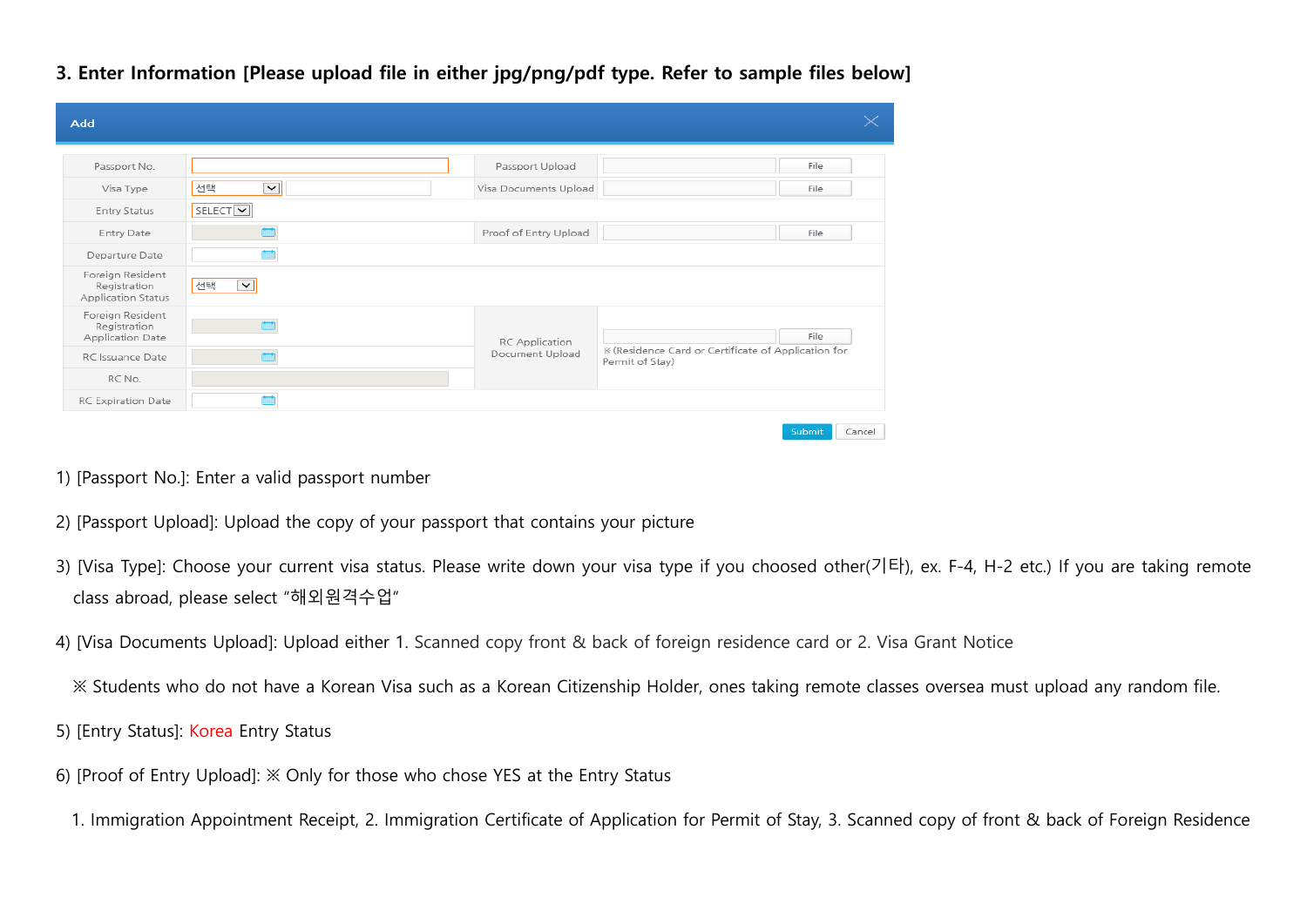card, 4. Copy of airline boarding pass to Korea (E-ticket not allowed), 5. Entry Confirmation Label from the Immigration

- 7) [Entry Date]: Choose the latest date of your Entry to Korea
- 8) [Departure Date]: Choose the latest date of your Departure from Korea
- 9) [Foreign Resident Registration Application Status]: Choose your status for the Foreign Resident Registration of your current Visa:

Haven't applied: 미신청 /Applied through the immigration but still waiting for the result: 신청완료 / Applied and has successfully registered: 등록완료

10) [Foreign Resident Registration Application Date]: Enter Date of Foreign Resident Registration Application

11) [RC Issuance Date]: Enter RC Issuance Date/ identical to Issuance Date stated in the front page of RC



12) [RC Application Document Upload]: Choose one from: 1. Scanned copy front & back of foreign registration card, 2. Certificate of Application for Permit of Stay

13) [RC No.]: Enter Valid RC No.

14) [RC Expiration Date]: Enter RC Expiration date for your current visa type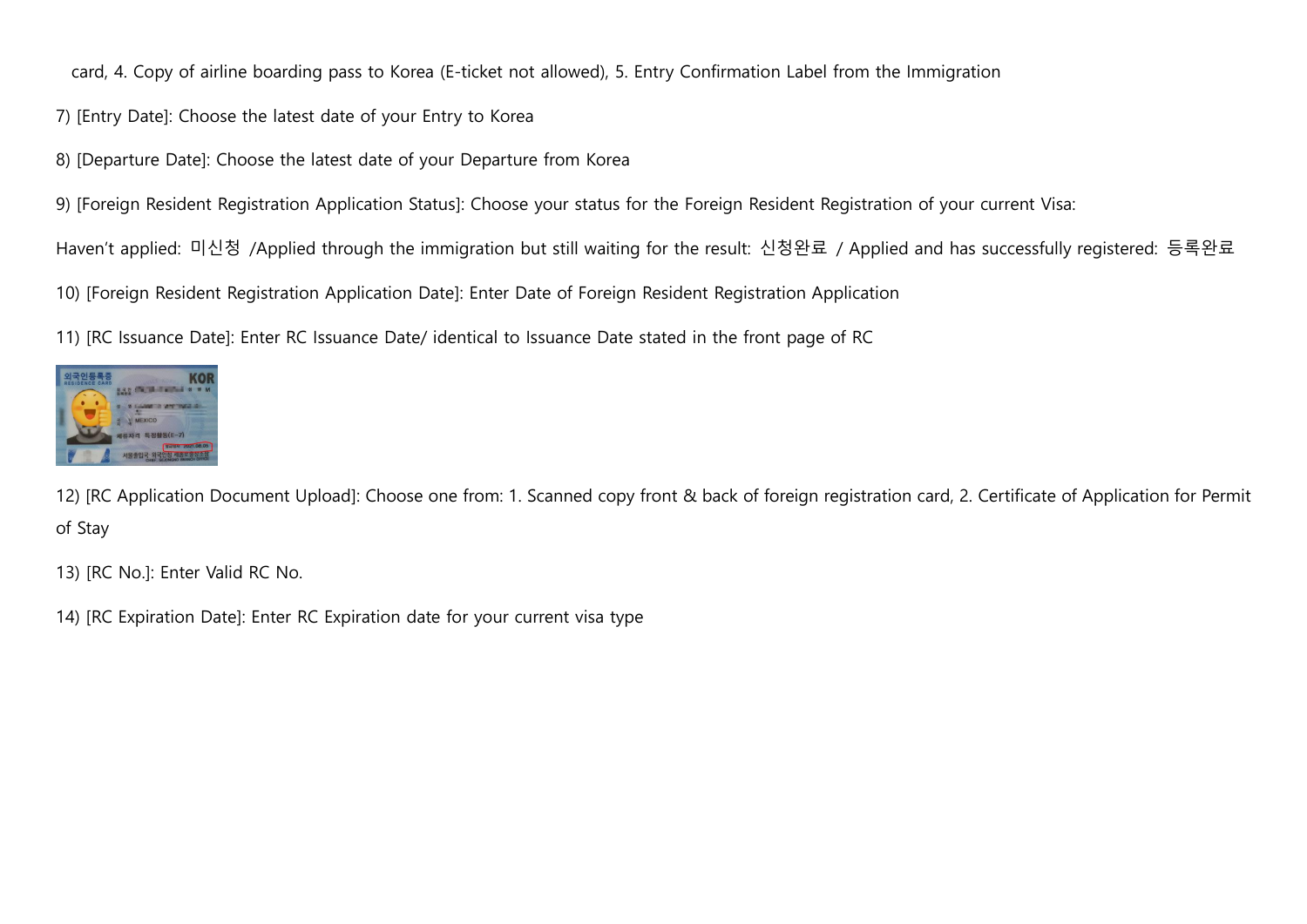### [Sample File]



### 1) Passport 2) Residence Card Front and Back



| 허가입자         | 만료일자                      |              | 数 91                         |  |
|--------------|---------------------------|--------------|------------------------------|--|
| 2011, 1, 1   |                           | 2011, 12, 31 | 서울                           |  |
|              |                           |              |                              |  |
| • 刘易天        |                           |              |                              |  |
| 선고일          | 2011, 1, 1                | 확인           | 材質                           |  |
| 利得利          | 서울시 양천구 욕동<br>양천로일그런빌 140 |              |                              |  |
| 신고일          |                           | 확인           |                              |  |
| 规则对          |                           |              |                              |  |
| 异血期包<br>민원인내 | 국번업이 합(345)               |              | http://www.immigration.go.kr |  |
|              |                           |              |                              |  |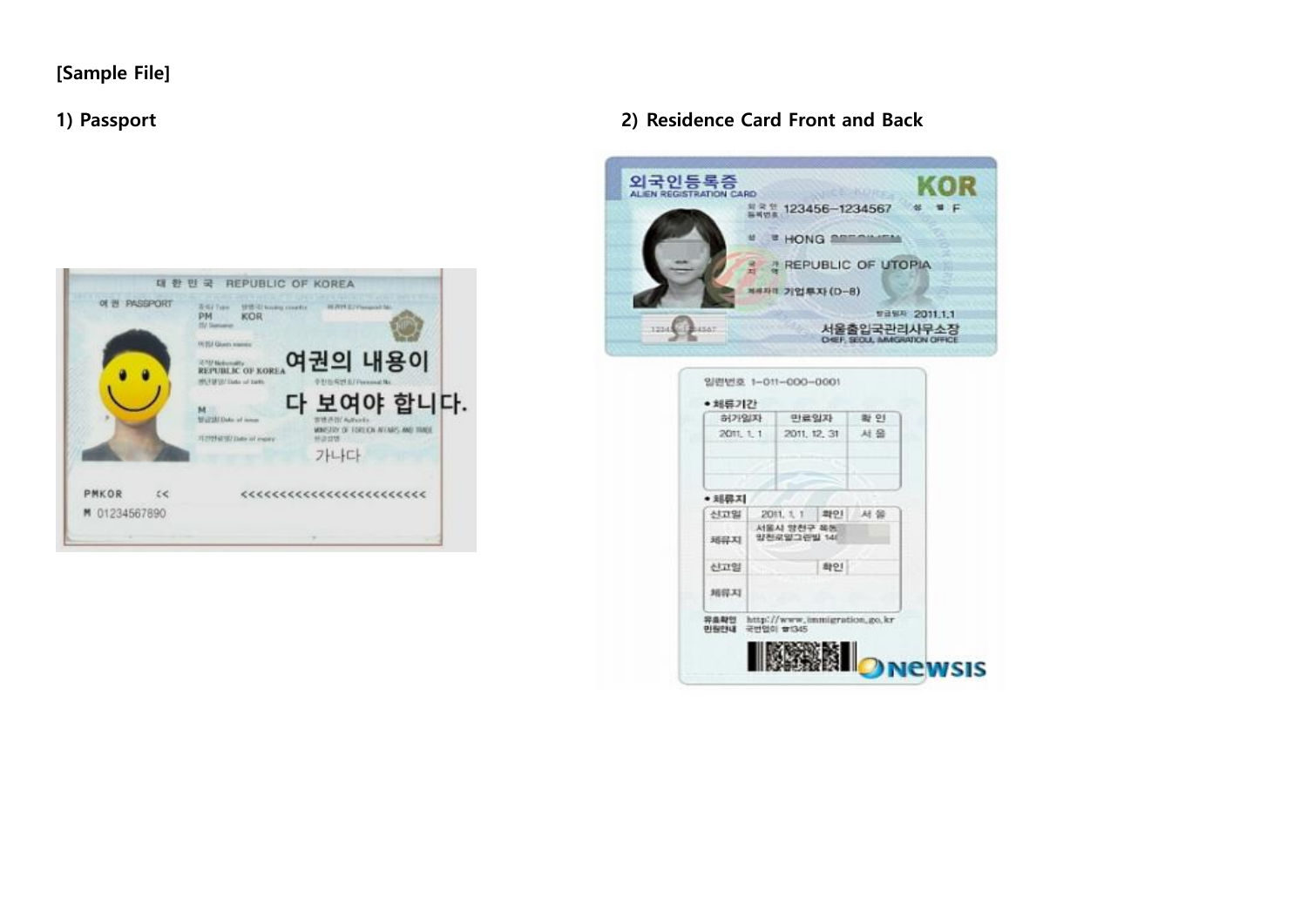|                        | Visa No. (A) 否则 查》                |                                        | <b>VISA GRANT NOTICE</b><br>사증발급확인서 |                                       | m<br>2020                                         |
|------------------------|-----------------------------------|----------------------------------------|-------------------------------------|---------------------------------------|---------------------------------------------------|
|                        | 1. DETAILS OF APPLICANT 신청자 정보    |                                        |                                     |                                       |                                                   |
|                        | Full Name SER-5193                |                                        |                                     |                                       |                                                   |
|                        | Date of Birth 8014 6012           |                                        | 1241 12                             | Gorder orth                           | maile                                             |
|                        | Nationality 平布                    |                                        | OIINA P. R.                         |                                       |                                                   |
|                        | Passport No. 01:491 W.            |                                        | $-7737$                             |                                       |                                                   |
|                        | Passport Expiration Date<br>여권만코일 |                                        | 2021                                |                                       |                                                   |
| 2. VISA DETAILS AI 叠入图 |                                   |                                        |                                     |                                       |                                                   |
| Status of Stay<br>組作用2 | $F = E - T$                       | Par ind of Stay<br>周春光2日               | <b>SODays</b>                       | Nunter of<br><b>Fntries</b><br>Al巻 恙草 | <b>Single</b>                                     |
| Date of Issue<br>安音室   | 2020                              | Validity Period<br>of Vies.<br>사증 异亚기간 | 2020, 12                            | Issuing.<br>Authority<br>발균 기원        | Korsan Consulate<br>General in<br><b>Shemward</b> |
| Removike<br>世日         |                                   |                                        |                                     |                                       |                                                   |

**GENER WORK** 

### < 주의사항 NOTICE >

- 
- 
- 
- 
- 
- 
- .<br>이 1980년 2월 1989년 1월 1989년 1월 1989년 1월 1989년 1월 1989년 1월 1989년 1월 1989년 1월 1989년 1월 1989년 1월 1989년 1월 1989년<br>4. 제공지의 기술의 정 대통령 1월 1989년 1월 1989년 1월 1989년 1월 1989년 1월 1989년 1월 1989년 1월 1989년 1월 1989년 1월 1989년 1월 1989년<br>- 제
- 
- n was under Monnatch (Fanapit Motor, Date of Equipp, etc.) Indicated in this document changes, applicants are<br>- February 2011 Groundar Diffices of the RSK to report the Pumpes and fore a wise for issued.<br>5.이 확인서에 기계된 대전

Ditry was be denied should the passent interestion on this discovert diffur than that show on the equivalent' is posizent.

### 3) Visa Grant Notice **4**) Immigration Appointment Receipt

|                                                                                                                                                                                                                                                                                                                                                      | 방문예약 접수증                                                                                                                                                                |
|------------------------------------------------------------------------------------------------------------------------------------------------------------------------------------------------------------------------------------------------------------------------------------------------------------------------------------------------------|-------------------------------------------------------------------------------------------------------------------------------------------------------------------------|
|                                                                                                                                                                                                                                                                                                                                                      |                                                                                                                                                                         |
|                                                                                                                                                                                                                                                                                                                                                      | (Appointment Receipt)                                                                                                                                                   |
| ■ 접수번호(Receipt No.)                                                                                                                                                                                                                                                                                                                                  | (접수일자 : 2021, 01, 11.)                                                                                                                                                  |
| ■ 담당기관(Office Name)                                                                                                                                                                                                                                                                                                                                  | 부산출입국 · 외국인청(부산출입국 종합민원실)                                                                                                                                               |
|                                                                                                                                                                                                                                                                                                                                                      | (Busan Immigration Office)(부산출입국 종합민원실)                                                                                                                                 |
| ■ 접수창구 구분(Window Name)                                                                                                                                                                                                                                                                                                                               | 채류허가접수에약 ※영주(F-5), 기업투자(D-8)는 방문<br>예약 불가 시무소 방문<br>Others:                                                                                                             |
| ■ 방문예약일시(Appointment Date/Time)                                                                                                                                                                                                                                                                                                                      | 2021. 01. 18.                                                                                                                                                           |
| ■ 立叠也支(Call No.)                                                                                                                                                                                                                                                                                                                                     |                                                                                                                                                                         |
| ■ 방문자 성명(Applicant Name)                                                                                                                                                                                                                                                                                                                             |                                                                                                                                                                         |
| ■ 방문자 수 또는 초점자 수<br>(Number of foreigners)                                                                                                                                                                                                                                                                                                           | 198                                                                                                                                                                     |
| ■ 방문목적(Purpose of visit)                                                                                                                                                                                                                                                                                                                             | 경혼이민자 외국인동목                                                                                                                                                             |
| • 민원신청서 직성 및 수입인지 구입(Filling in the Form and Buying government Stamps)                                                                                                                                                                                                                                                                               | - 보다 신속한 민원상담을 위해 창구 방문에 앞서 인원신청서의 수입인지를 준비하여 주시기 비합니다.<br>(For better application consulting, please have the application form completed and government stamps resty.) |
| • 예약취소 및 예약부도(Policy for Cancellation of Appointment and No-Show)<br>5분이 결과하는 경우 모두 예약부도로 처리되오니 유리하시기 바랍니다.<br>(Reservations can be canceled until the day before the appointment, Please be<br>advised that if the applicant cancels on the day of the appointment,<br>or is more than 5 minutes late, then the reservation will be rendered void.) | - 예약취소는 방문예정일 1일 이전까지 가능하며, 방문당일 예약을 취소하거나 예약시간에서                                                                                                                       |
| ※ 3회 이상 예약부도 시, 일정기간동안 방문예약 서비스 이용이 제한됩니다.(if an applicant<br>misses more than 3 appointments without prior notification, he/she will temporarily                                                                                                                                                                                                    |                                                                                                                                                                         |
| be denied recervation privileges.)                                                                                                                                                                                                                                                                                                                   |                                                                                                                                                                         |
| ₩ 업무처리 예정의국인 수 또는 초청의국인 수 보다 실제 방문하시는 인원이 많은 경우 민원                                                                                                                                                                                                                                                                                                   |                                                                                                                                                                         |
| 처리가 되지 않습니다.                                                                                                                                                                                                                                                                                                                                         |                                                                                                                                                                         |
| the actual number of people on the day of your appointment.)                                                                                                                                                                                                                                                                                         | (The application will not be processed if number of visitors you enter here doesn't match                                                                               |
| - 애막취소 : [하이코리아]-[마이 페이지]-[방문민원 신청헌황]-매당만원 조회-취소                                                                                                                                                                                                                                                                                                     |                                                                                                                                                                         |
| (Cancellation of Appointment : [Hi Koraa]-[my sage]-[Appointment Status]-Select                                                                                                                                                                                                                                                                      |                                                                                                                                                                         |
| the application-Cancel)<br>w 89이코리아 웹 주소 : www.hikorea.go.kr                                                                                                                                                                                                                                                                                         |                                                                                                                                                                         |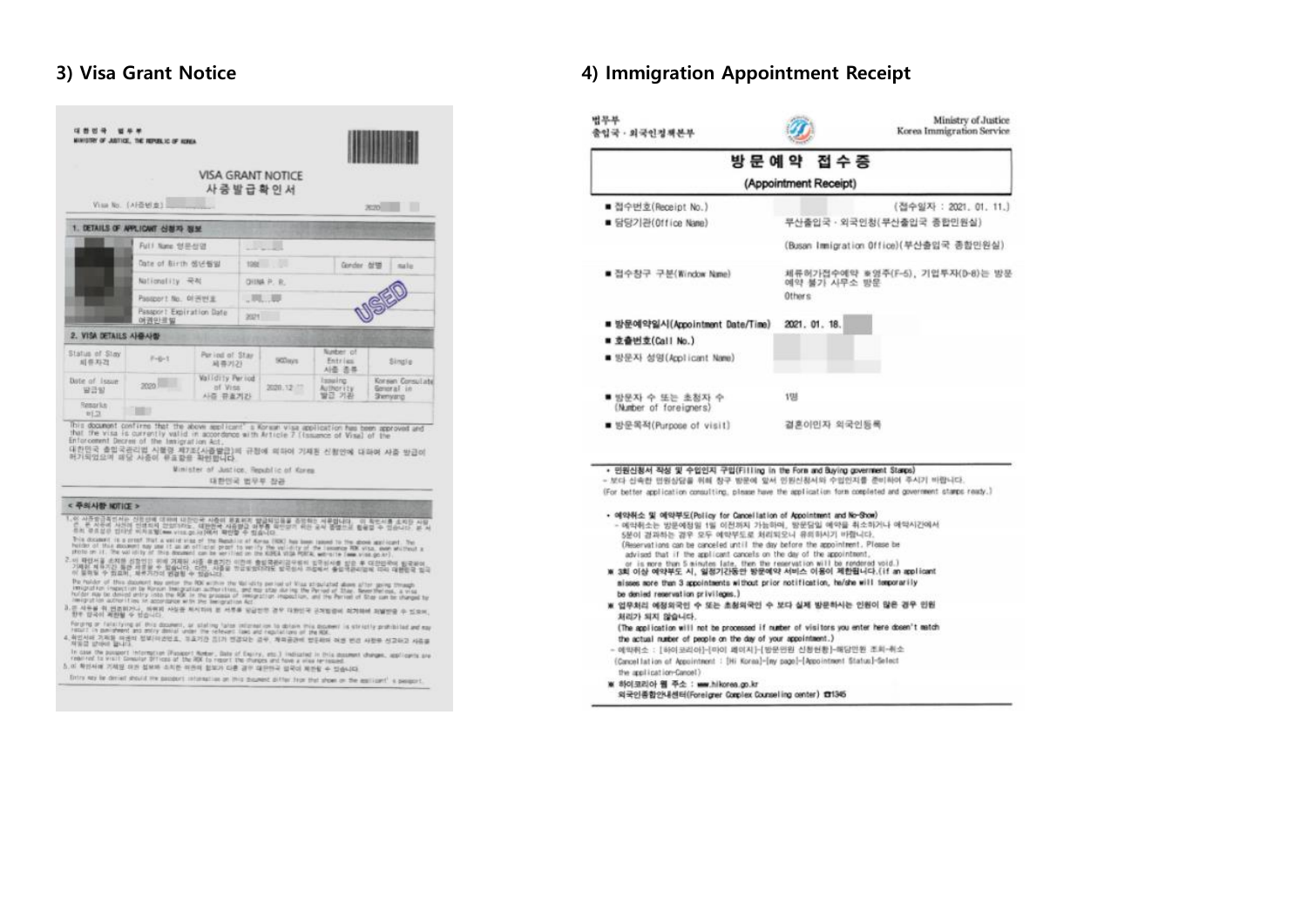## 5) Certificate of Application for Permit of Stay 6) Copy of airline boarding pass

|                                                     |            |              | 체류허가 신청확인서                                                                                                                                                                                                                                                              |                    |      |
|-----------------------------------------------------|------------|--------------|-------------------------------------------------------------------------------------------------------------------------------------------------------------------------------------------------------------------------------------------------------------------------|--------------------|------|
| 1. 신청인 인적사항                                         |            |              |                                                                                                                                                                                                                                                                         |                    |      |
| 0.88 :<br>◎ 對宋巴長萬世章:<br>(2) 封筒及端:                   |            |              | 0.8<br>一望 三M<br>◎ 知得 页23:2014.04                                                                                                                                                                                                                                        | ◎ R 对:CHINA P. R.  |      |
| 2. 신청한 민평                                           |            |              |                                                                                                                                                                                                                                                                         |                    |      |
| ◎ 꼽 수 말 : 2014.03.<br>© 접수번호 및 민원명 :<br>$+16-$      | 加算习功许是     |              | ◎ 双受帮局弹导:                                                                                                                                                                                                                                                               |                    |      |
| 브뤼자격으로 체류를 할 수 있습니다.                                |            |              | ☞ 귀하의 산철만원관 상기와 같이 접수되었습니다. 삼사 출 超界기간이 만료되어도 심사가 완료될 때까지는 기존                                                                                                                                                                                                            |                    |      |
| → 普通投 →                                             |            | 외국민동록증 교부참구. | -자미나이만닷컴                                                                                                                                                                                                                                                                |                    |      |
| * 원본을 본실한 경우 본민만 수령할 수 있음                           |            |              | 4. 외국인등록증 수령인 (신청확인서 원본을 소자한 아래 해당자만 수명할 수 있습니다.)<br>▶ 생만, 각종 참가 등의 산쟁대리인 또는 본인으로부터 위임을 받은 자<br>※ '본인으로부터 위망 받은 자'는 가족관계증명서, 호구부 등 공격서류로 가족임을 입증할 수 있는 자로 한?<br>하여, 행정사 등 총입국 단평대행기관은 당 민원을 접수한 대행기관에 한항.<br>▶ 본인이 아닌 경우 아래와 같이 뒤임하고, 수임안은 신분증 및 재직증명서, 가족금계 증명서 등 관계입증 |                    |      |
| ▶ 보관된 서류 : 외국민동력종<br>对带 凝查                          |            |              |                                                                                                                                                                                                                                                                         |                    |      |
| 있국민동록증<br>旨 수령 위원                                   | 위암인<br>수임인 | 创 团:<br>类异!  | 胡环菌苗1                                                                                                                                                                                                                                                                   | (H等)<br>20011      | 연락처: |
| 5. 보완서류의 재출<br>▶ 보완할 서류 : 자격 심사에 따라 추가 서류가 발요할 수 있음 |            |              |                                                                                                                                                                                                                                                                         |                    |      |
| - 160: 查时提访 4<br>▶ 담당공무원 :                          |            |              |                                                                                                                                                                                                                                                                         | $F = 500$ : 031- - |      |
| 6. 담당자 연락처                                          |            |              | 법무부 수원출입국관리사무소장<br>(443-814) 경기도 수원시 영통구 반달로 39 (영통동, 수원출입국관리사무소)                                                                                                                                                                                                       |                    |      |